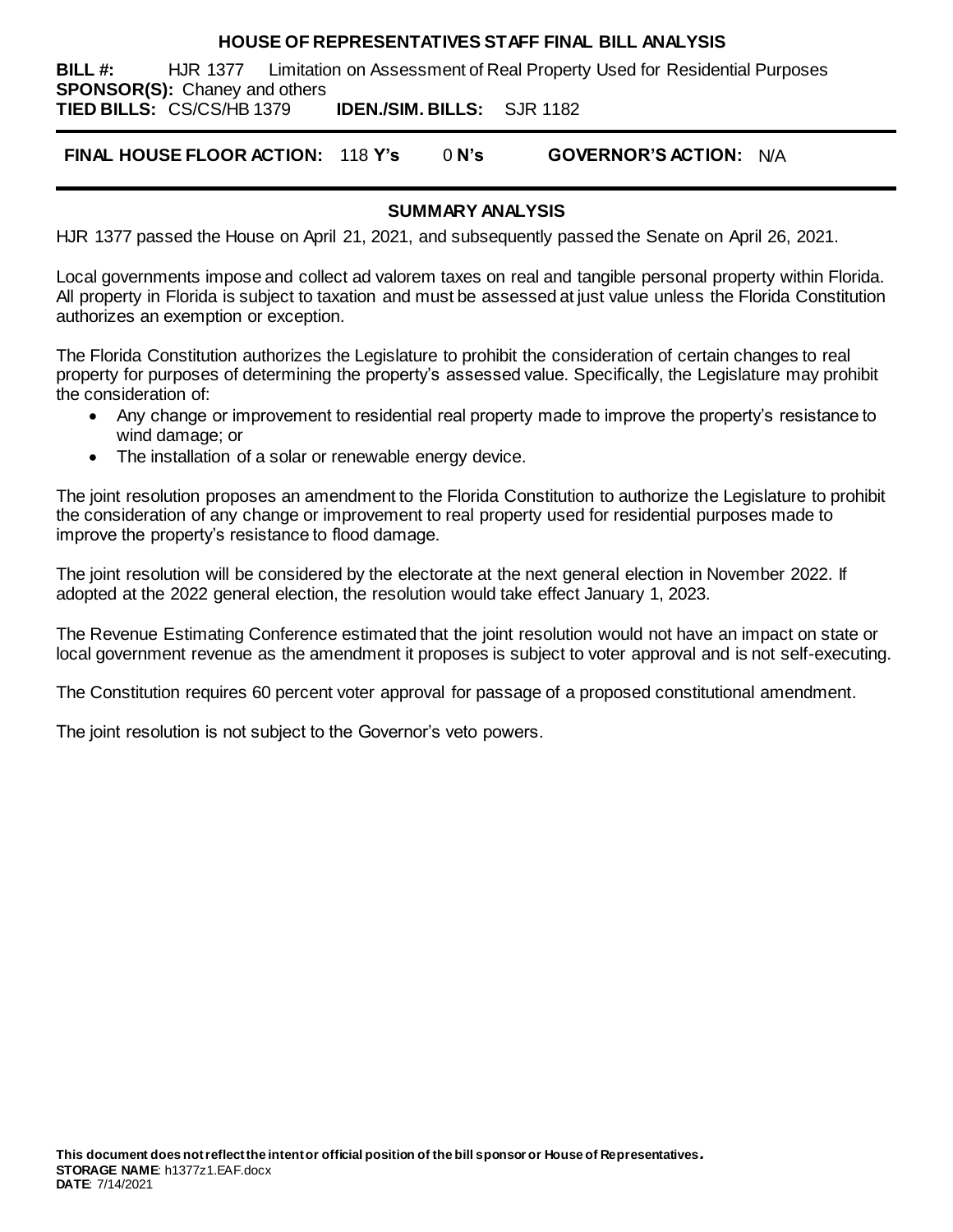## **I. SUBSTANTIVE INFORMATION**

## A. EFFECT OF CHANGES:

## **Background**

### Property Taxes

The Florida Constitution reserves ad valorem taxation on real and tangible personal property to local governments and prohibits the state from levying ad valorem taxes on such property.<sup>1</sup> The ad valorem tax is an annual tax levied by counties, cities, school districts, and some special districts based on the value of real and tangible personal property as of January 1 of each year.<sup>2</sup> The Florida Constitution requires all property to be assessed at just value for ad valorem tax purposes<sup>3</sup> and provides for specified assessment limitations, property classifications, and exemptions.<sup>4</sup> After the property appraiser considers any assessment limitation or use classification affecting the just value of a property, an assessed value is produced. The assessed value is then reduced by any exemptions to produce the taxable value.<sup>5</sup>

Unless expressly exempted from taxation, all real and personal property and leasehold interests in the state are subject to taxation.<sup>6</sup> The Florida Constitution limits the Legislature's authority to grant an exemption from taxes,<sup>7</sup> and any modifications to existing ad valorem tax exemptions must be consistent with the constitutional provision authorizing the exemption.<sup>8</sup>

Article VII, section 4 of the Florida Constitution authorizes the Legislature to prohibit the consideration of certain changes to real property for purposes of determining the property's assessed value. Specifically, the Legislature may prohibit the consideration of:

- Any change or improvement to residential real property made to improve the property's resistance to wind damage; or
- The installation of a solar or renewable energy device.

## Flood Damage

Hurricanes and other storms that result in flooding have caused billions of dollars in damage across all parts of Florida. Local jurisdictions throughout the state recognize, plan for, and manage development in flood hazard areas. An area's resistance to flood damage can be increased through mitigation strategies such as large structural public works projects, including dams, seawalls, and levees, as well as improvements made to individual properties, such as elevating structures, filling basements, and waterproofing.<sup>9</sup> Mitigation can also include non-structural improvements, such as the maintenance of

 $\overline{a}$ 

 $<sup>1</sup>$  Art. VII, s. 1(a), Fla. Const.</sup>

<sup>&</sup>lt;sup>2</sup> Section 192.001(12), F.S., defines "real property" as land, buildings, fixtures, and all other improvements to land. The terms "land," "real estate," "realty," and "real property" may be used interchangeably. Section 192.001(11)(d), F.S., defines "tangible personal property" as all goods, chattels, and other articles of value (but does not include the vehicular items enumerated in article VII, section 1(b) of the Florida Constitution and elsewhere defined) capable of manual possession and whose chief value is intrinsic to the article itself.

<sup>3</sup> Art. VII, s. 4, Fla. Const.

<sup>4</sup> Art. VII, ss. 3, 4, and 6, Fla. Const.

<sup>5</sup> Section 196.031, F.S.

<sup>6</sup> Section 196.001, F.S.; *see also Sebring Airport Authority v. McIntyre*, 642 So. 2d 1072, 1073 (Fla. 1994), noting exemptions are strictly construed against the party claiming them.

<sup>7</sup> *Archer v. Marshall*, 355 So. 2d 781, 784 (Fla. 1978).

<sup>8</sup> *Sebring Airport Auth. v. McIntyre,* 783, So. 2d 238, 248 (Fla. 2001); *Archer v. Marshall,* 355 So. 2d 781, 784. (Fla. 1978); *Am Fi Inv. Corp v. Kinney,* 360 So. 2d 415 (Fla. 1978); *see also Sparkman v. State,* 58 So. 2d 431, 432 (Fla. 1952).

<sup>9</sup> Beverly Cigler, *U.S. Floods: The Necessity of Mitigation*, State and Local Government Review, Vol. 49 Issue 2 (Sept. 2017), available at https://www.napawash.org/uploads/Standing\_Panel\_Blogs/cigler-floods-and-mitigation-Sept.-20172.pdf (last visited Mar. 9, 2021).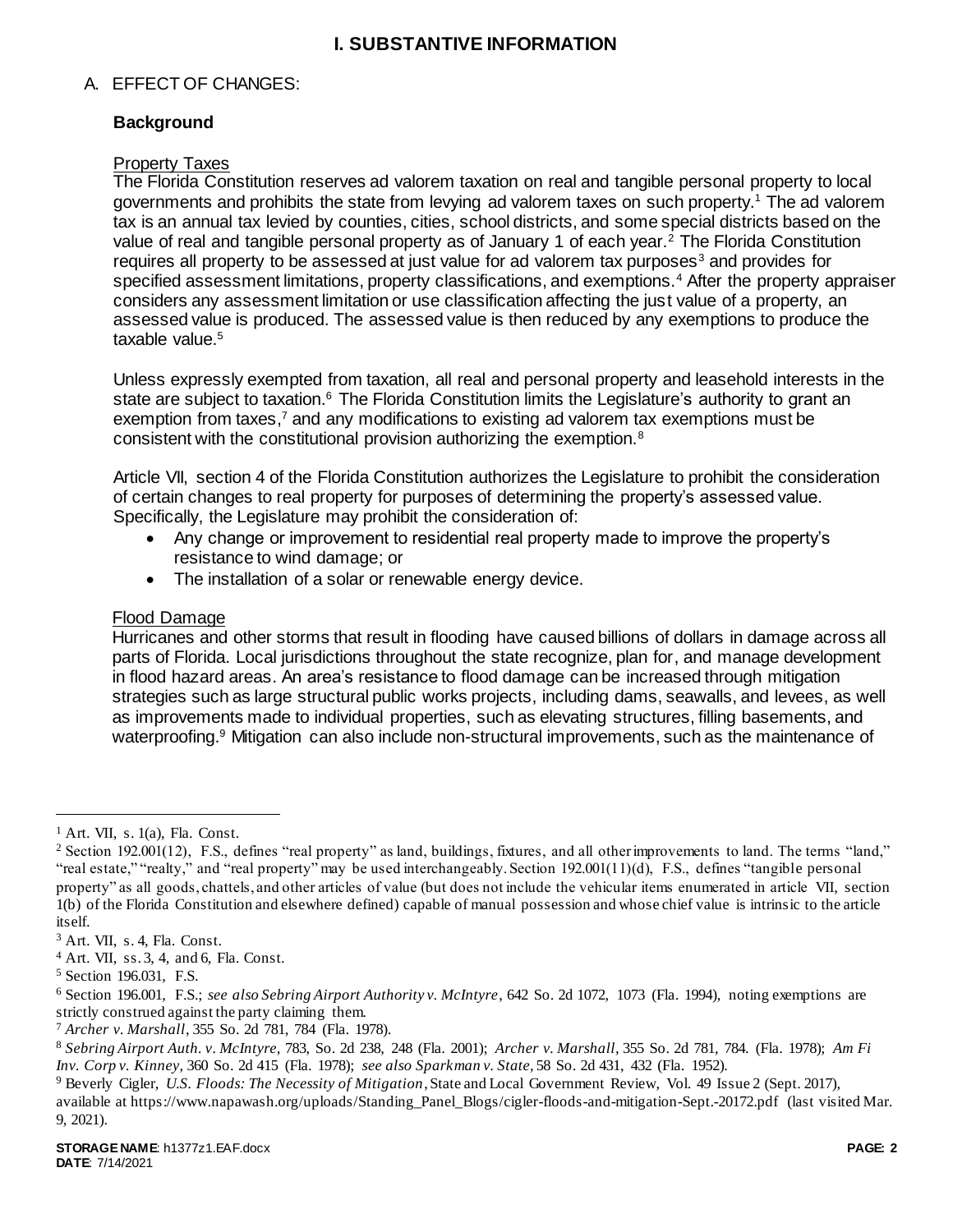land to allow for stormwater runoff, waterproofing basements, installing check valves capable of preventing water backup, and elevating furnaces, heaters, and electrical panels.<sup>10</sup>

# **Effect of the Bill**

The joint resolution proposes an amendment to Article VII, section 4(i) of the Florida Constitution to authorize the Legislature to prohibit, for purposes of determining the assessed value of real property, the consideration of any change or improvement to real property used for residential purposes made to improve the property's resistance to flood damage.

The joint resolution will be considered by the electorate at the next general election in November 2022. If adopted at the 2022 general election, the resolution will take effect January 1, 2023.

# **II. FISCAL ANALYSIS & ECONOMIC IMPACT STATEMENT**

- A. FISCAL IMPACT ON STATE GOVERNMENT:
	- 1. Revenues:

None.

2. Expenditures:

Article XI, section 5(d) of the Florida Constitution requires proposed amendments or constitutional revisions to be published in a newspaper of general circulation in each county where a newspaper is published. The amendment or revision must be published once in the 10th week and again in the sixth week immediately preceding the week the election is held. The statewide average cost for the Division of Elections (division) within the Department of State to advertise constitutional amendments, in English and Spanish,<sup>11</sup> in newspapers for the 2020 election cycle was \$86.85 per English word of the originating document. The division stated that the publication costs for advertising the constitutional amendments in 2020 was \$351,834.45; however, accurate cost estimates for the next constitutional amendment advertising cannot be determined until the total number of amendments to be advertised is known and updated quotes are obtained from the newspapers. 12

- B. FISCAL IMPACT ON LOCAL GOVERNMENTS:
	- 1. Revenues:

The Revenue Estimating Conference estimated that the joint resolution would not have an impact on local government revenue as the amendment it proposes is subject to voter approval and is not self-executing.

2. Expenditures:

None.

- C. DIRECT ECONOMIC IMPACT ON PRIVATE SECTOR: None.
- D. FISCAL COMMENTS:

l

<sup>10</sup> *Id*.

 $11$  Section 203 of the Federal Voting Rights Act requires the Department of State (DOS) to publish a Spanish version of the amendment in addition to an English version.

<sup>12</sup> *See* Email from Brittany N. Dover, Legislative Affairs Director, DOS, "RE: HJR 1377 Cost to Advertise" (Mar. 9, 2021) (on file with the Environment, Agriculture & Flooding Subcommittee).